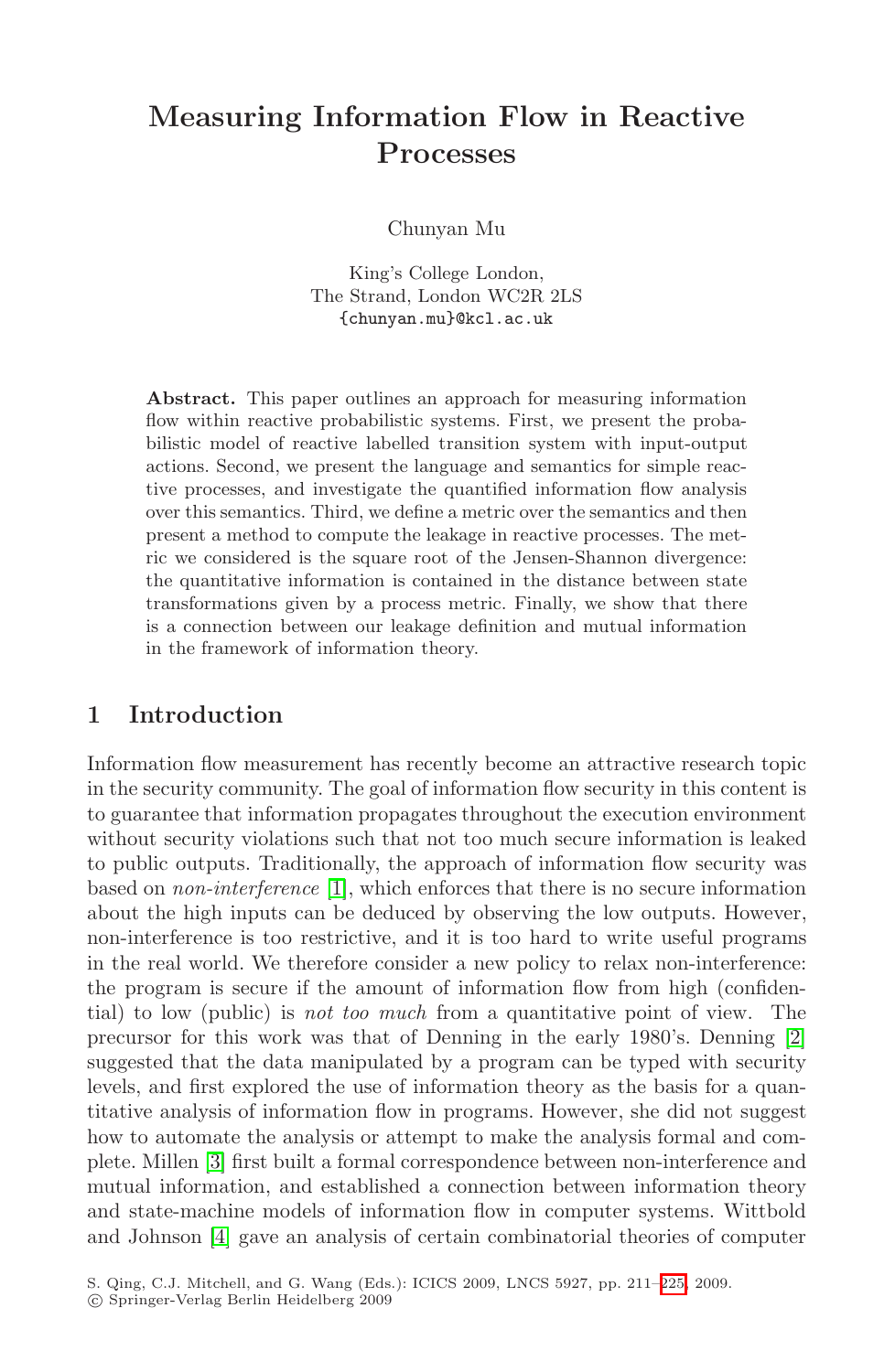security from information-theoretic pe[rsp](#page-14-2)ective and introduced non-deducibility on strategies due to feedback and internal non-determinism. There has been much recent work in the information theoretic based foundations of quantitative information flow computation [5,6]. Most of the work in this area to date has concentrated on simple programs in simple imperative languages. However, real world [pr](#page-14-3)ograms normally allow input/output, and behave as a reactive system. It is important to consider a quantitative analysis over reactive systems in the computational world. There also have been several attempts on probabilistic and concurrent systems: Di Pierro, Hankin and Wiklicky [7] gave a definition of probabilistic measures on flows in a probabilistic concurrent constraint language where the interference came via probabilistic operators. However, the approach of approximate non-int[erf](#page-14-4)erence presented in this paper is based on the specific probabilistic declarative language PCCP. It seems difficult to automate in other framework. Gavin Lowe [8] measured information flow in CSP by counting refusals. He devised a formal definition of information quantity transmitted from a high level user to a low level user in a computing system. The definition was based on the number of different behaviours of High that can be distinguished from Low's point of view. Like other quantitative definitions, Lowe's definition was based on Shannon's information theory. However, this approach did not consider probabilistic behaviours. Boreale [9] studied the quantitative models of information leakage in the process calcul[i b](#page-14-5)[y](#page-14-6) [ap](#page-14-7)plying an information theoretic framework. The *absolute leakage* measured in bits, present the absolute leakage of zero precisely w[he](#page-14-3)[n](#page-14-2) it satisfies secrecy. The *rate of leakage*, measured in bits per action, presented the maximum information extracted by repeated experiments coincided with the absolute leakage of the process. A weakness of the ratio formulation was that it was difficult to apply to recursive processes.

All to work to date suffers several problems: some of the works provided reasonable analysis on simple program in simple imperative languages, but did not work for programs with complex behaviours like interactions [5,6,10]; some of the works was able to process interactions but the reasonability and completeness of the approach was somewhat weak [8,7]. In this paper, we consider quantitative information flow in reactive systems with input, output, and probabilistic behaviours. The basic concept of our work is that the quantity of information flow is considered by looking at the different behaviours of a high user from a low user's distribution-based observations. We introduce a method to provide a quantitative analysis of information flow for reactive processes due to metric spaces on the process domain. A metric space is built over the execution of the programs via the semantics defined, and the information flow is measured via metrics. The metric we choose here corresponds to the framework of information theory. The attack model in our system considers situations in which a sequence of confidential inputs can be fed into the processes or programs. The attacker can communicate with the program via a set of input-output behaviours. The input-output actions are guarded by probabilistic choices which are following probability distributions. In other words, to capture the secure information flows, we consider the input-output actions with different security levels: high and low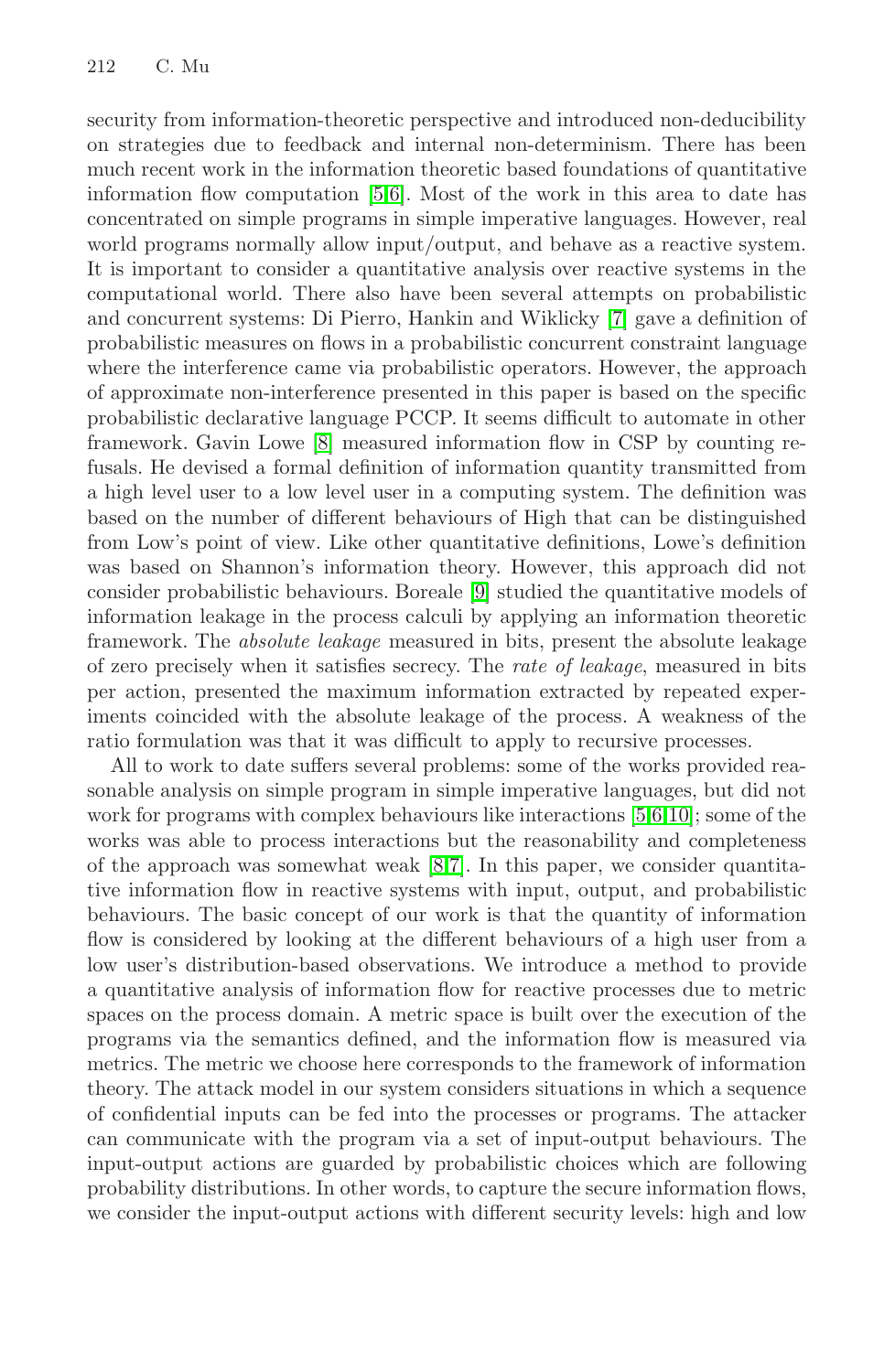which are governed by high level users and low level users respectively. Low level users are not allowed to observe high level actions but not vice versa. Executing the program produces a set of distribution-based traces in which only low level input-output actions are visible. By observing the visible traces of the program, the attacker tries to collect and deduce some confidential information via the observations. The model we applied for measuring secure information flow within reactive processes is based on probabilistic labelled transition system. The notation of observations is used to provide a basis for recording the history traces of behaviours from the view of low users. Intuitively, the system produces a set of weighted observation trees. Next, inspired by the methodology introduced by [11,12], we define a process domain based on metric spaces, and the metric is with respect to Jensen-Shannon divergence. We use this metric to compute the distance between the different views of the low users due to different behaviours of the high user. We then introduce a method to quantify the secure information flow within processes based on suc[h](#page-2-0) distances: the quantitative information is contained in the distan[ce](#page-5-0) within state transformations of the tree set given by a process metric. There are many me[tri](#page-7-0)cs can be used to measure the distance of distributions, we show that the Jensen-Shannon divergence is a suitable measure of the information flow quantity. To show the intuition behind our method, we discuss that there is a connection between our definition and mutual information in the framework of information theory. We believe our approach provides a reasonable measurement on secure information flow in processes.

<span id="page-2-0"></span>The rest of the paper is organized as follows. Section 2 explains the probabilistic model of reactive processes. In Section 3, we present a simple language and semantics for reactive probabilistic processes. Section 4 introduces the method for leakage computation over reactive processes. Finally, we draw conclusions in Section 5.

## **2 Reactive Probabilistic Labelled Transition System**

This section presents a model of reactive probabilistic labelled transition systems. We consider our probabilistic model to be reactive in the sense that the system can react to the environment if fed with a set of high inputs equipped with a probability distribution: by executing a set of low level input-output actions, the system produces a set of observation trees in the way of resulting distributions to the outside.

## **2.1 Reactive Probabilistic Labelled Transition System**

First of all, the model of quantitative reactive systems considered here is based on Probabilistic Labelled Transition Systems (PLTS). In order to consider probabilistic behaviour and information flow measurement, we consider probabilistic labelled transition systems incorporating probability distributions. A *probability distribution* on a set M is a function  $f : M \to [0,1]$  such that the set  ${m \in M | f(m) > 0}$  is finite and  $\sum_{m \in M} f(m) = 1$ . Intuitively, probabilistic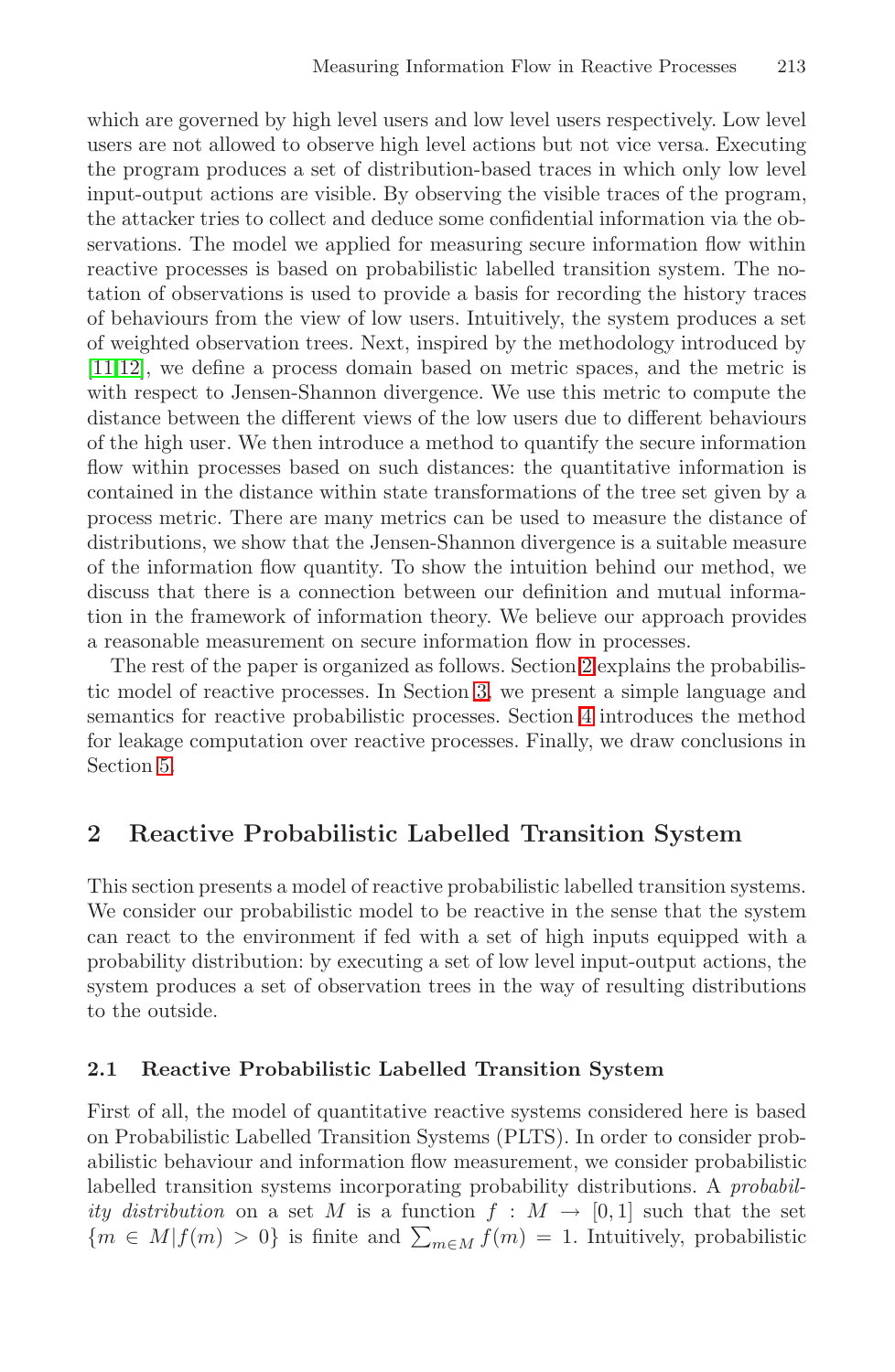labelled transition systems are labelled transition systems with probabilities attached to each transition, such that transitions are considered as  $P \stackrel{a}{\longrightarrow}_{\mu} Q$ , denoting  $P$  performing an  $\alpha$  labelled transition and then behaving as the state  $\Omega$  with probability  $\mu$ . A formal definition based on Larsen and Skou's [13] probabilistic model is presented as follows.

**Definition 1 (Probabilistic Labelled Transition System).** *The probabilistic labelled transition system is given as a triple*  $PLTS = (T, \Sigma, \mu)$ , where T *is a set of states,* Σ *is a s[et o](#page-14-8)f actions,* μ *is a family of probability distributions, such that*  $\mu : T \to \Sigma \to (T \to [0,1])$ *. Specifically,*  $\mu_{p,a} : T \to [0,1]$ *,*  $\mu_p : \Sigma \to T \to [0,1],$  where for any  $a \in \Sigma$  and p is a state that can per*form the action* a*, indicating the possible next states and their probabilities after* p has performed a, i.e.  $\mu_{p,q}(q) = \lambda$  means that the probability that p becomes q after performing a is  $\lambda$ . Furthermore,  $\forall p \in T$  and can perform action a,  $\sum_{p' \in T} \mu_{a,p}(p') = 1$ , i[.](#page-14-9)e.,  $\mu_{p,a}$  *is a probability distribution.* 

Second, to allow reactive behaviours, following [12], we consider that the transition relation → is between a set of states and *certain sets*. The sets are defined as a set of a pair consisting actions  $(\Sigma)$  and probability distribution on states  $(\mu(\mathcal{R}))$ :  $\{\Sigma \times \mu(\mathcal{R})\}$ , which must satisfy the *reactiveness condition*:  $X \subseteq \Sigma \times \mu(\mathcal{R})$ is said to satisfy the reactive condition if for any  $(a_1, s_1), (a_2, s_2) \in X$  either  $a_1 \neq a_2$  or  $(a_1, s_1) = (a_2, s_2)$ . The definition of the reactive probabilistic labelled transition system is presented as follows on the basis of Norman's definition [14].

**Definition 2 (Reactive Probabilistic Labelled Transition System).** *A simple reactive probabilistic transition system is defined as a tuple*  $(\mathcal{R}, \Sigma, \rightarrow)$ *, where*  $R$  *is a set of states,*  $\Sigma$  *is a finite set of actions, and*  $\rightarrow$  *is a transition relation*

$$
\to \subseteq \mathcal{R} \times \wp(\Sigma \times \mu(\mathcal{R}))
$$

*satisfying: for all*  $E \in \mathcal{R}$  *there exists*  $S \in \wp(\Sigma \times \mu(\mathcal{R}))$  *such that*  $(E, S) \in \rightarrow$ *, written as*  $E \to S$ *, where*  $\wp(\cdot \times \cdot)$  *denotes the power set of operators restricted to only finite subsets of Cartesian products satisfying the reactiveness condition.*

Let us consider an example of the application of the RPLTS. Consider any  $S \in$  $\varphi(\Sigma \times \mu(\mathcal{R}))$  as a reactive probabilistic process in which the first move of its behaviour (input action) is made by external choice under a distribution. The initial high input actions set  $H = \{h_1, \ldots, h_m\}$  feeds into the system. For any  $1 \leq i \leq m$  and  $F \in \mathcal{R}$ , the probability of  $S = \{(h_1, w_1), \ldots, (h_m, w_m)\}\$  performing the action  $h_i$  as their initial move and then behaving as  $F_i$  is also given by  $w_i(F)$  where  $w_i(F) \in \mu(R)$ . Intuitively, the RPLTS produces a set of trees. Note that  $\{w_i | 1 \leq i \leq m\}$  is a probability distribution thus  $\sum_{i=1}^{m} w_i = 1$ . The action for a particular channel is incorporated into a distribution function on the events that occur on the channel. The execution of the reactive processes can be viewed as action-guarded and is on the basis of the probability distributions. The resulting distributions are obtained by executing a sequence of input-output actions, and can be viewed as the reaction of the system in the way of sets of probabilistic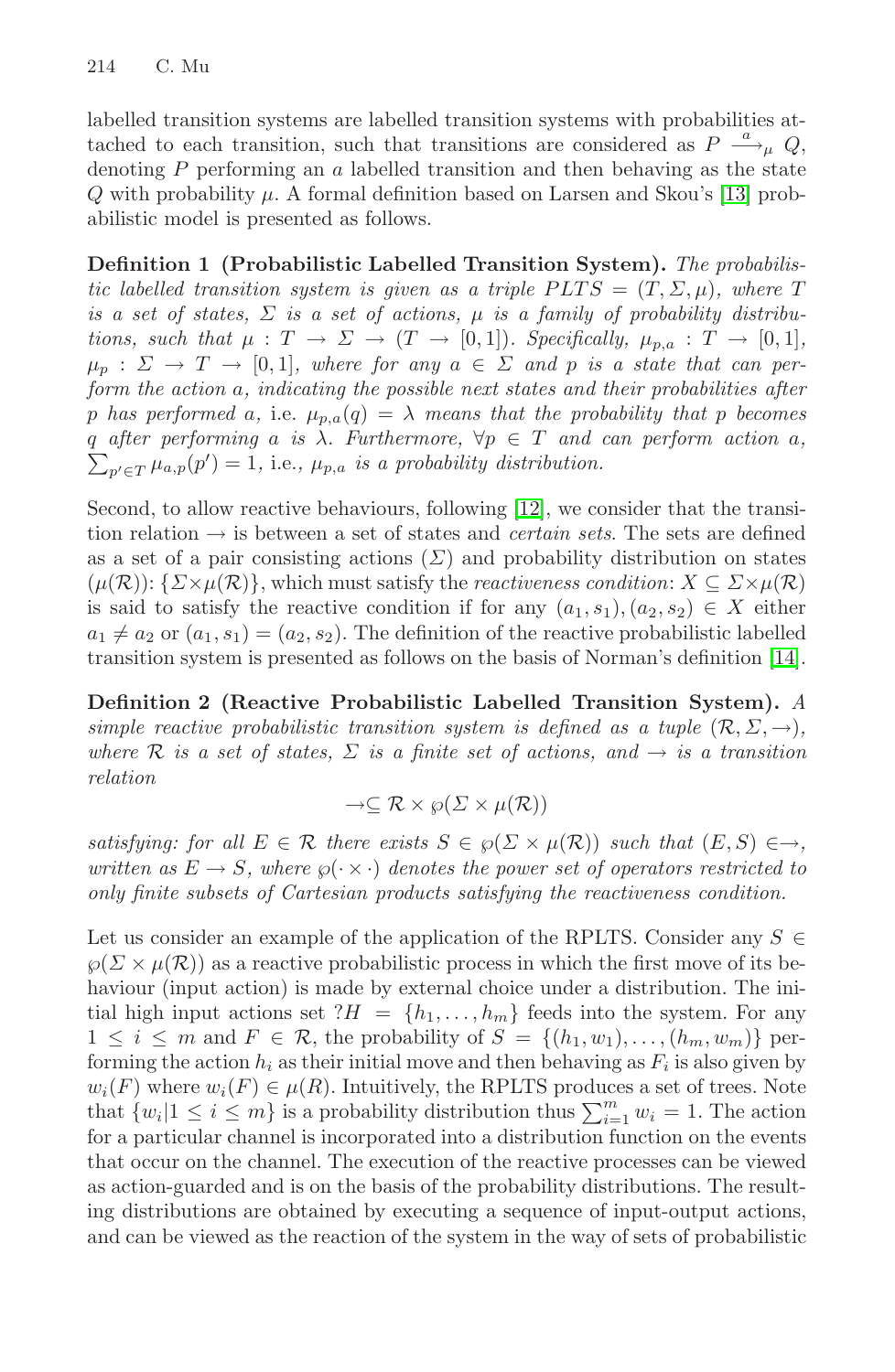synchronisation sub-trees due to each high-input triggered interaction. We thus define distribution-based observations to capture the transformation of each visible interaction step of the processes. At the end of execution a full description of all the sub-trees is obtained in the form of observations based on probability distributions. The notation of observations will be further discussed in Section 2.3.

#### **2.2 The Security Model**

The environment is high and low users: low can not observe high inputs and outputs, but high can observe low. In addition, low knows text or description of the program. The way of interaction between users and the system is based on the input-output actions over channels with security levels. We consider two levels:  $H$  and  $L$ , where  $H$  denotes high-level confidentiality and  $L$  denotes lowlevel confidentiality. On the other hand, in order to simply concentrate on the quantitative analysis of secure information flow, we consider a partition over the actions (labels) as: input ?A, output !A and internal  $\tau$ . Put two kind of partitions together we have:  $\Sigma ::= ?A_H | !A_H | ?A_L | !A_L | \tau$ . Internal action  $\tau$  can not be seen from the outside and happens automatically. Low level input and output actions are visible to the external environment.

#### **2.3 Observations**

Assume there are a sequence of high inputs to the RPLTS, the low observations are the probability distribution on the low traces due to the high inputs. Information on the projection of the high inputs from the trace can be deduced from these observations. Observations are used to record the history of *observable* transformations of the system on each interaction step during the executions due to the high inputs, *i.e.* a sequence of visible communications that the system might communicate. The observation set is generated by the system, which is defined as a map from a set of states  $\mathcal R$  to a probability distribution of observable behaviours on the experiments by performing a set of input actions  $?H:$  $\mathcal{R} \to (?H.T \to [0, 1])$ . We put  $?H.\bot = 1$ , where  $\bot$  denotes the case of inactive processes. Each set of high inputs ?H introduces an interaction step. During this interaction step, low users are communicating with the system via inputoutput actions. The system therefore produce an observation tree due to such behaviours of the low traces. The next turn of high inputs  $H'$  starts another interaction step and so on. We present the definition of an interaction step and the observation due to each interaction as follows.

**Definition 3 (Interaction unit).** *We define an interaction unit as the set of the computation steps of processes due to one set of distribution-based high inputs* ?H*. The system thus produces a set of visible computational behaviours as a reaction due to such high inputs:*  $\mathcal{R} \rightarrow (?H.T \rightarrow [0,1])$ *, where*  $\mathcal{R}$  *is a set of states,* T *is the experiment starting with* ?H*, and* ?H *is the set of high inputs which starts this interaction and follows a distribution*  $\{w_i | 1 \leq i \leq m\}$ ,  $w_i$  denotes the probability of each input:  $0 < w_i \leq 1$ ,  $\sum_{i=1}^{m} w_i = 1$ , and m is the *size of the inputs.*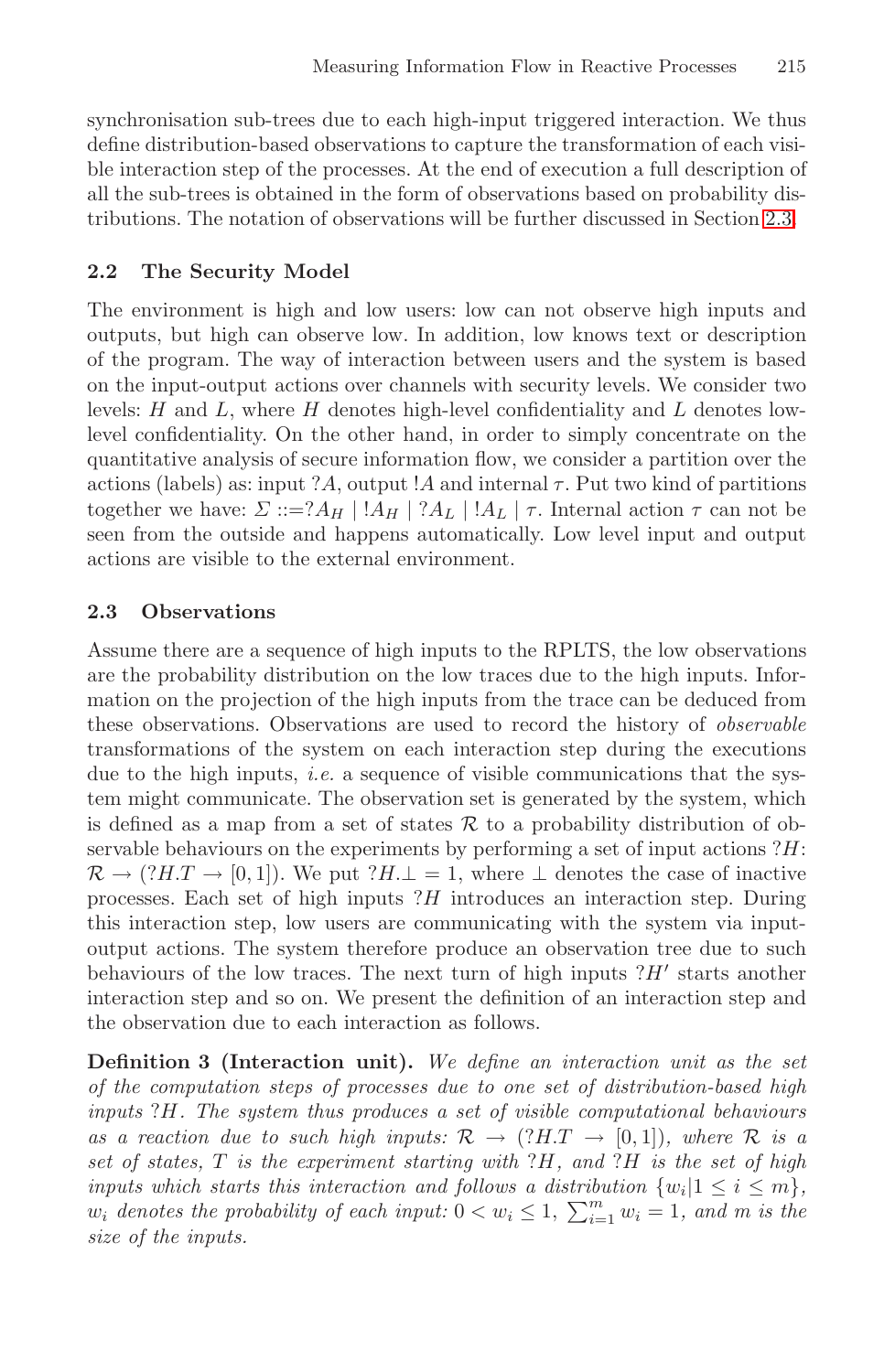**Definition 4 (Observation).** *Observation of one interaction unit on a set of states is defined as the set of all* E s *finite visible history traces, and is described as a distribution set*  $\{\pi_i | 1 \leq i \leq n\}$  *due to each high input h<sub>i</sub> with its weight*  $(probability)$   $w_i$  *at the beginning of this interaction, where*  $\pi_i$  *is a distribution obtained by the probabilistic computation tree started by*  $?h_i$ *. Note that high input*  $h_i$  also follows a distribution, i.e.,  $\sum_{i=1}^n w_i = 1$ . Let  $^2H = \{h_i | 1 \le i \le n\}$ , we *have,*

$$
\mathcal{O}(?H.E) = \{w_i \cdot \sum_{j=1}^{m_i} p_{ij} \cdot L_{ij} \cdot \perp | 1 \le i \le n\}
$$

*where*  $L_{ij}$  *denotes a set of visible labels (actions) set over the channel*  $L, \perp$ *denotes the action leads to an inactive state. Note that,*  $\pi_i = \{p_{ij} | 1 \leq i \leq n, 1 \leq j \leq n\}$  $j \leq m_i$  *is a distribution,*  $\sum_{j=1}^{m_i} p_{ij} = 1$ ,  $\sum_{i=1}^{n} w_i = 1$ ,  $\sum_{i=1}^{n} w_i \cdot \sum_{j=1}^{m_i} p_{ij} = 1$ .

Let us consider an example to show how the observation works.

*Example 1.* Consider simple process E with one interaction in Figure 1:  $?h_1.E =$  $\frac{1}{3}b.c.\perp + \frac{2}{3}d.e.\perp, ?h_2.E = \frac{2}{3}b.(\frac{1}{2}d + \frac{1}{2}e).\perp + \frac{1}{3}c.\perp, \text{ and assume } ?H = \{h_1, h_2\}$ (where  $h_1$  with weight  $\frac{1}{3}$ ,  $h_2$  with weight  $\frac{2}{3}$ ), and  $b, c, d, e$  are visible actions which can be low inputs/outputs.

<span id="page-5-1"></span><span id="page-5-0"></span>
$$
\mathcal{O}(h_1.E) = \frac{1}{3}b.c.\perp + \frac{2}{3}d.e.\perp
$$
  
\n
$$
b, \frac{1}{3}
$$
\n
$$
c, 1
$$
\n
$$
\begin{array}{ccc}\n\bullet & \bullet & \bullet \\
\bullet & \bullet & \bullet \\
\bullet & \bullet & \bullet\n\end{array}
$$
\n
$$
c, \frac{1}{3}
$$
\n
$$
\begin{array}{ccc}\n\bullet & \bullet & \bullet \\
\bullet & \bullet & \bullet & \bullet \\
\bullet & \bullet & \bullet & \bullet\n\end{array}
$$
\n
$$
c, \frac{1}{3}
$$
\n
$$
c, \frac{1}{2}
$$
\n
$$
c, \frac{1}{2}
$$
\n
$$
c, \frac{1}{2}
$$
\n
$$
c, \frac{1}{2}
$$
\n
$$
c, \frac{1}{2}
$$
\n
$$
c, \frac{1}{2}
$$
\n
$$
c, \frac{1}{2}
$$
\n
$$
c, \frac{1}{3}
$$
\n
$$
c, \frac{1}{2}
$$
\n
$$
c, \frac{1}{3}
$$
\n
$$
c, \frac{1}{3}
$$
\n
$$
c, \frac{1}{3}
$$
\n
$$
c, \frac{1}{3}
$$
\n
$$
c, \frac{1}{3}
$$
\n
$$
c, \frac{1}{3}
$$
\n
$$
c, \frac{1}{3}
$$
\n
$$
c, \frac{1}{3}
$$
\n
$$
c, \frac{1}{3}
$$
\n
$$
c, \frac{1}{3}
$$
\n
$$
c, \frac{1}{3}
$$
\n
$$
c, \frac{1}{3}
$$
\n
$$
c, \frac{1}{3}
$$
\n
$$
c, \frac{1}{3}
$$
\n
$$
c, \frac{1}{3}
$$
\n
$$
c, \frac{1}{3}
$$
\n
$$
c, \frac{1}{3}
$$
\n
$$
c, \frac{1}{3}
$$
\n
$$
c, \frac{1}{3}
$$
\n
$$
c, \frac{1}{3}
$$
\n
$$
c, \frac{1}{3}
$$
\n
$$
c
$$

**Fig. 1.** Example of observations due to interaction unit

## **3 The Language and Its Semantics of Process Algebra**

We consider a CSP-like probabilistic input-output security process algebra, which includes deterministic probabilistic choice, synchronous concurrency, and recursion.

#### **3.1 The Language**

The syntax of all expressions is given as follows:

$$
F ::= \bot \mid x \mid \sum_{i \in I} a_i \cdot p_i \cdot F_i \mid F_1 \mid F_2 \mid \mu x \cdot F
$$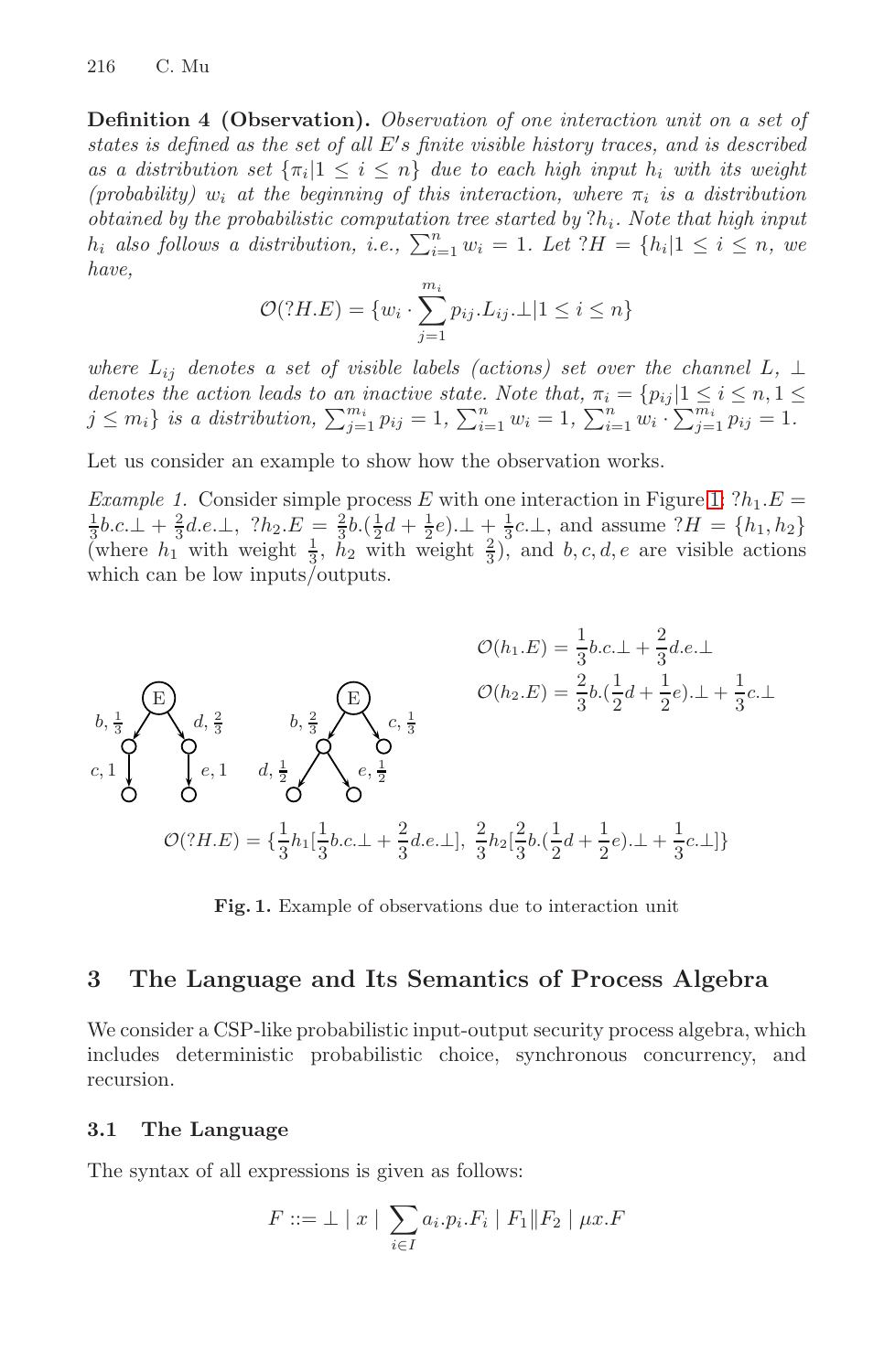where  $\perp$  denotes the inactive process that does nothing or a state of termination; x denotes a variable,  $\sum_{i=1}^{n} a_i p_i F_i$  denotes action-guarded probabilistic choice, where a is a parameterised action set:  $a = \bigcup a_i \in \{?H, !H, ?L, !L\}, p_i$  is the probability of performing  $a_i$  and then behaving as  $F_i$ ,  $p_i \in (0,1], \sum_{i=1}^n p_i = 1;$  $F_1$ || $F_2$  denotes synchronous parallel composition;  $\mu x.F$  denotes recursion.

#### **3.2 Operational Semantics**

The set of states of the probabilistic labelled transition system  $(\mathcal{R}, \Sigma, \rightarrow)$  can b[e](#page-6-0) considered as the set of a pair consisting of an action and a probability distribution:  $\Sigma \times \mu(\mathcal{R})$ , the transition relation is defined as:  $\rightarrow \subseteq \mathcal{R} \times (\Sigma \times$  $\mu(\mathcal{R})$ )  $\cup$  { $\emptyset$ }. The pair element of the set is written as:  $\pi.a = \sum_{i=1}^{n} p_i.a_i$ , where  $\pi$  denotes the probability distribution, a denotes the parameterised action set:  $a \in \{?H, !H, ?L, !L\}, \sum_{i=1}^{n} p_i = 1, a_i \in a, p_i$  denotes the probability of  $a_i$ . The action  $\tau$  is invisible to the external environment and happens automatically. The probabilistic labelled transition system with a set of prefixing inputs can therefore be unwound into a synchronisation tree. The semantics are presented as follows in Table 1, where  $E\{F/x\}$  denotes the result of replacing all free occurrences of  $x$  in  $E$  by  $F$ .

Probabilistic choices a.E are guarded by the probabilistic actions following a probability distribution. Consider high inputs as  $H = \{h_i | 1 \leq i \leq m\}$ , where m is the size of the high inputs, and the probability of performing  $h_i$  is  $w_i$ . Process E performs  $h_i$  and then behaves as  $E_i$ . According to the semantics rules, the process is written as  $H.E = \sum_{i=1}^{m} w_i \cdot h_i.E_i$ . The relative probabilistic labelled transition system thus produces a set of probabilistic synchronise trees:  $\{w_i,h_i.E_i|1 \leq i \leq m\}$ . In the parallel operator, for visible action a, some  $\pi_1, \pi_2 \in$  $\mu(\mathcal{R})$ : if  $E_1 \stackrel{a}{\longrightarrow}_{\pi_1} E'_1$  $E_1 \stackrel{a}{\longrightarrow}_{\pi_1} E'_1$  and  $E_2 \stackrel{a}{\longrightarrow}_{\pi_2} E'_2$ . It is clear that  $\pi = \pi_1 \pi_2 \in \mu(\mathcal{R})$  is still a distribution. In practice, most recursions are guarded. The first  $n$  steps of the behaviour of a guarded recursion  $\mu x.F(x)$  can be obtained by unwinding the recursion *n* times:  $F^n(\mu x.F(x))$ .

<span id="page-6-0"></span>**Proposition 1.** *For any process, the synchronisation tree produced by its operational semantics forms a RPLTS.*

For proof see our techniqual report [15].

**Table 1.** Operational Semantics

$$
\begin{aligned}\n\text{Act} \; & \frac{E \; \xrightarrow{a_i} p_i \; E_i}{E \; \xrightarrow{a} \; \pi \; \sum_{i=1}^n p_i \cdot a_i \cdot E_i} \qquad \pi \text{ denotes the probability distribution: } \{p_i | 1 \le i \le n\} \\
& p_i \in [0, 1], \; \sum_{i=1}^n p_i = 1, \; a = \{a_i | 1 \le i \le n\} \in \{?H, !H, ?L, !L\} \\
\text{Par} \; & \frac{E_1 \; \xrightarrow{\tau} E_1'}{E_1 \| E_2 \; \xrightarrow{E_2} \; \sum_{i=1}^n |E_2 \; \xrightarrow{\tau} E_1 \| E_2'} \quad \frac{E_1 \; \xrightarrow{a} \; \pi_1 \; E_1'}{E_1 \| E_2 \; \xrightarrow{a} \pi_1 \pi_2 \cdot a \cdot (E_1' \| E_2')} (a \ne \tau)\n\end{aligned}
$$

```
Rec
                 \mu x.E \stackrel{\tau}{\longrightarrow} E[\mu x.E/x]
```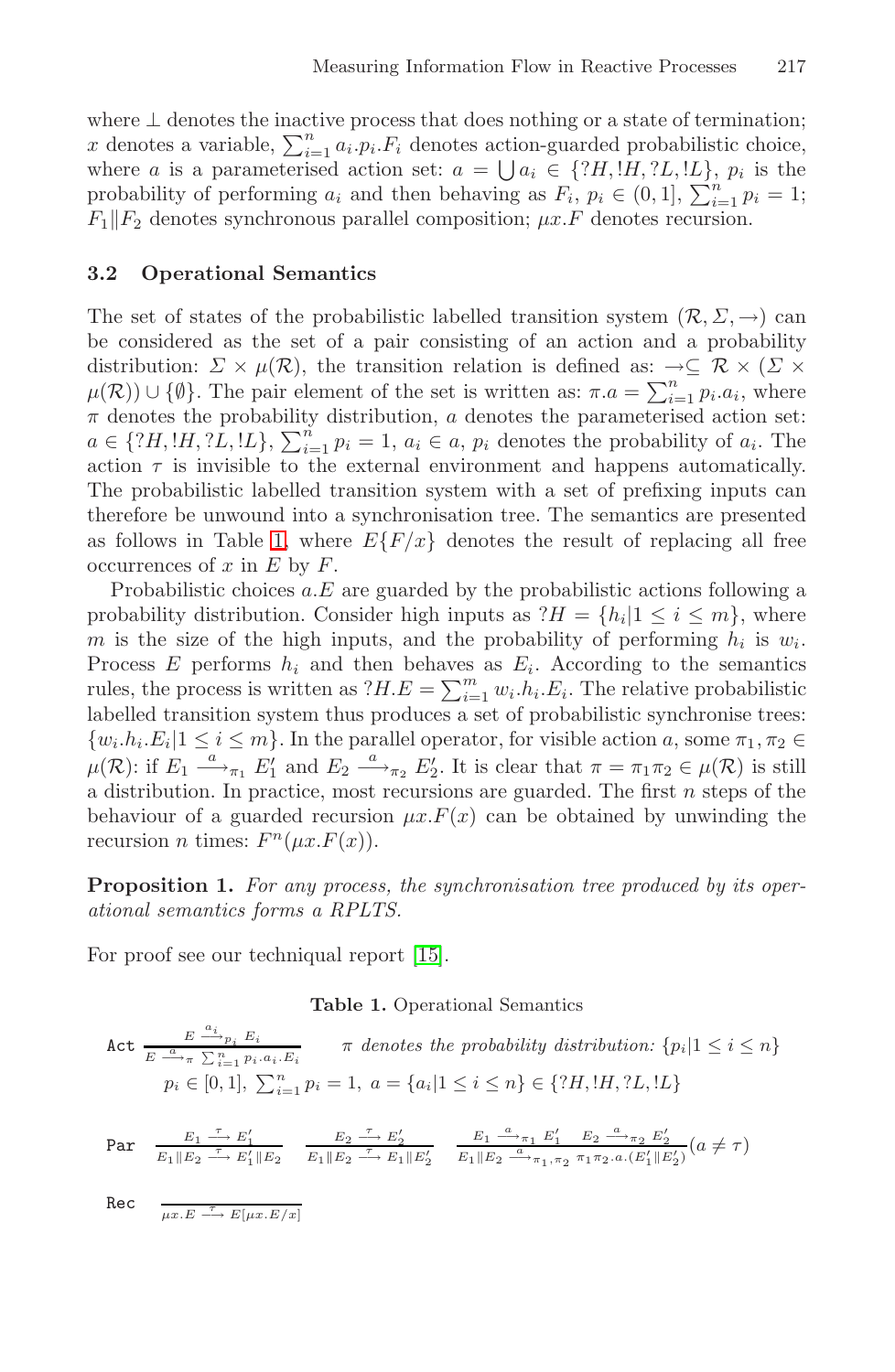#### **3.3 Observing Behaviour and Equivalence Relations**

A set of observable process traces can therefore be extracted from its operational semantics. For our purpose of quantitative security analysis, a coarser equivalence is considered more satisfactory as it will only distinguish processes that can be distinguished by external low-level observations.

**Definition 5 (Probabilistic low bi-simulation).** *The low bi-simulation* ∼<sup>L</sup> *is a relation on the set of processes*  $\mathcal{R}: \{E_i | 1 \leq i \leq m\}$  *produced by the probabilistic transition system due to a high inputs set*  $H = \{w_i \cdot h_i | 1 \leq i \leq m\}$ , such *that, if*  $E_i \sim_L E_j$  (1 ≤ *i, j* ≤ *m and i* ≠ *j*) *then:* 

$$
\forall a \in \{?L, !L\}.\forall S \in L^{\sim}.E_i \xrightarrow{a} \mu S \Leftrightarrow E_j \xrightarrow{a} \mu S
$$

<span id="page-7-0"></span>where  $L^{\sim}$  *denotes the set of low bi-simular classes of*  $\mathcal{R}$  *and*  $E_i \stackrel{a}{\longrightarrow}_{\mu} S$  *if and only if*  $\mu = \sum \{ \mu' | E'_i \in S \}$  *and*  $E_i \stackrel{a}{\longrightarrow} \mu'$   $E'_i$ . Probabilistic processes  $E_i$  *and*  $E_j$  *are called probabilistic low bi-simular if*  $(E_i, E_j)$  *is contained in some probabilistic low bi-simulations.*

## **4 Information Flow Measurement**

We propose to introduce a method for measuring the quantity of information flowed from high-level inputs to public visible observations with respect to the observation tree sets.

## **4.1 A Metric for Probabilistic Processes**

Inspired by the metri[c](#page-14-11) [spa](#page-14-11)ce construction for denotational semantics defined by De Bakker & Zucker in [11], and Kwiatkowska & Norman in [12], we introduce a metric with respect to the square root of Jensen-Shannon divergence for the purpose of secure information flow measurement.There are several reasons we choose the JSD as a measure of the difference between distributions. First, JSD is related to other information-theoretical functionals, such as the relative entropy or Kullback Leibler distance. It therefore shares their mathematical properties as well as their intuitive interpretability [16]. Unlike the Kullback Leibler (KL) distance, it is symmetric, always well defined and bounded ( $0 \leq JSD \leq 1$ ). Second, our system produces a set of transiti[on t](#page-14-12)rees with regard to the weighted high input actions, which may contains more than two elements. JSD can be generalised to measure the distance between more than two distributions, and the compared distributions can be weighted. Third, the square root of JSD  $(\sqrt{D_{\text{JS}}})$ is a true metric for the probabilistic distributions space. The  $\sqrt{D_{\text{JS}}}$  verifies the triangle inequality, which provides us a potential way to consider the leakage bounds for reactive processes.

Consider m distributions  $P^{(1)}, P^{(2)}, \ldots, P^{(m)}$  and let  $w^{(1)}, w^{(2)}, \ldots, w^{(m)}$  denote the corresponding weights. The Jensen-Shannon distance [17] between the m distributions  $P^{(1)}, \ldots, P^{(m)}$  with weights  $w^{(1)}, \ldots, w^{(m)}$  is given by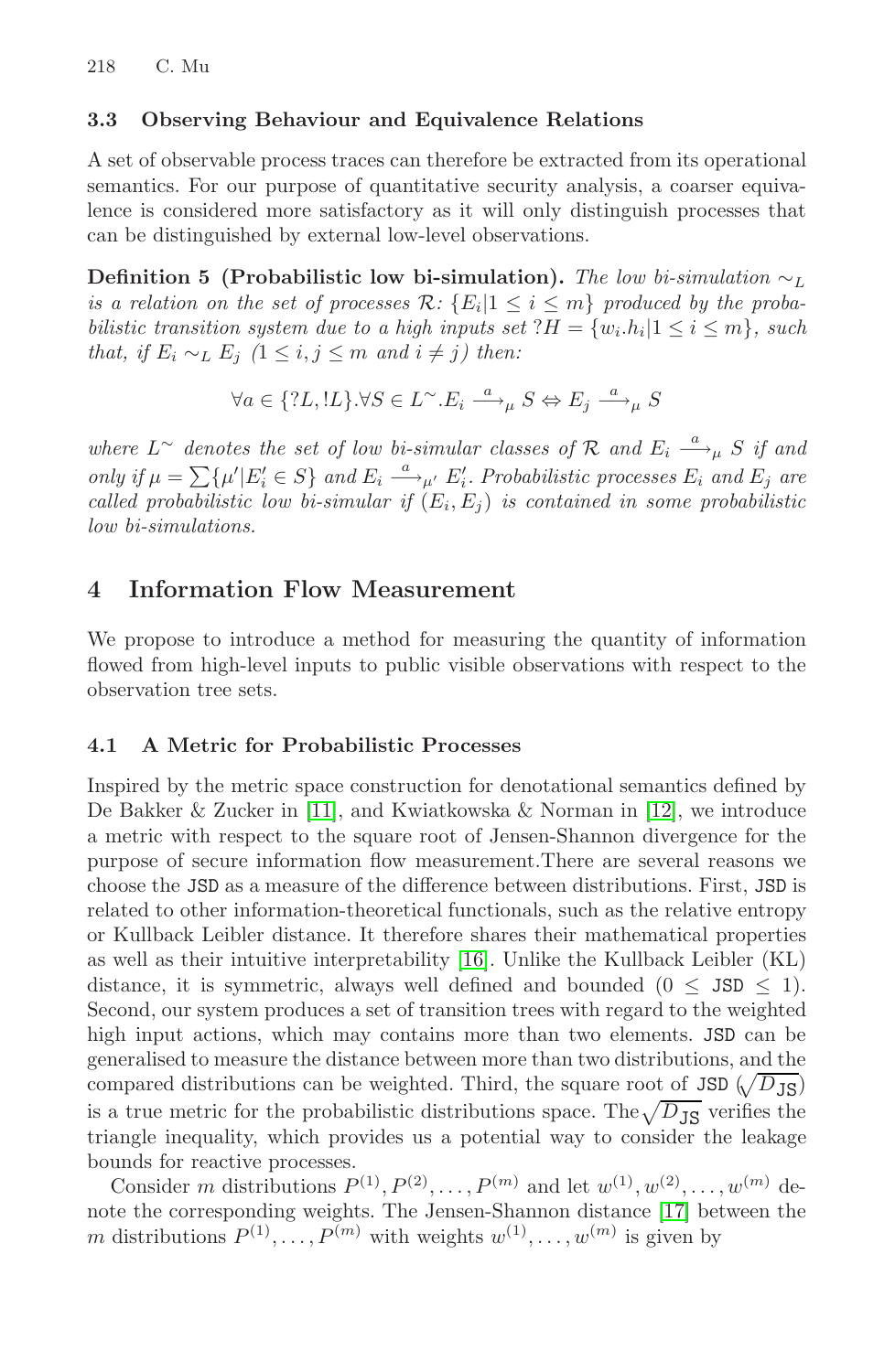$$
D_{\text{JS}}(P^{(1)}, P^{(2)}, \dots, P^{(m)}) = \mathcal{H}(\sum_{j=1}^{m} w^{(j)} P^{(j)}) - \sum_{j=1}^{m} w^{(j)} \mathcal{H}(P^{(j)})
$$

To build a true metric space over the denotational semantics of process calculi with respect to the information flow measurement, we consider the *square root* of the Jensen-Shannon divergence as a metric as follows:

**Definition 6.** For a set of processes  $f_1, \ldots, f_m \in \mathcal{R}, d(f_1, \ldots, f_m)$  is defined as *the square root of the JSD among* m *distribution trees*  $P^{(1)}$ ,...  $P^{(m)}$  *with weights*  $w^{(1)}, \ldots, w^{(m)}$ , i.e.

$$
d(f_1, ..., f_m) = \sqrt{\mathcal{H}(\sum_{j=1}^m w^{(j)} P^{(j)}) - \sum_{j=1}^m w^{(j)} \mathcal{H}(P^{(j)})}
$$

**Proposition 2.** *For any processes*  $f_1, \ldots, f_m \in \mathcal{R}, d(f_1, \ldots, f_m), d(f_1, \ldots, f_m)$  $= 0$  *iff*  $P^{(1)} \sim_L \ldots \sim_L P^{(m)}$ .

For proof see our techniqual report [15].

### **4.2 Quantity of the Information Flow**

We have already built a metric space for the system, which can be used to measure the distances within processes. In this section, we introduce a definition of information flow quantity for reactive processes over the metric space. The definition of leakage needs to capture how much secure information contained in the high input is released to the public output. First let us concentrate on one interaction step. Consider a set of input actions  $H = \{h_1, h_2, \ldots, h_m\}$  with distribution  $\pi$  upon process  $E: \pi(E)$  assigns a set of weight/probability  $(w_1, w_2, \ldots, w_m)$ on a set of process trees. The system start to move with the high input actions and then execute a set of actions based on the structure of the transition system, produce a set of weighted trees denoted by  $P^{(1)}, P^{(2)}, \ldots, P^{(m)}$ , and thus generate an observation set:  $\{\mathcal{O}_i(E)|0 \leq i \leq m\}$  due to the tree set. The observation set maps the process  $E$  into a resulting distribution. The information leakage is defined as the square of the distance between the resulting distributions on the tree set:  $\mathcal{L} = d^2(P^{(1)}, P^{(3)}, \ldots, P^{(m)}).$ 

**Definition 7 (Leakage of one interaction).** *Assume one high input action* set  $PH = \{h_1, \ldots, h_m\}$  operates on processes R. The observation tree set pro*duced by the system is denoted by*  $(P^{(1)},...,P^{(m)})$ *, where*  $P^{(i)} = h_i \mathcal{R}_1 \leq \mathcal{R}_1$ with weight  $w_i$  describes the probabilistic transformations of each observed tree. *The leakage on one interaction due to such processes is defined as the square of the metric between the observed tree set:*

$$
\mathcal{L} = d^2(P^{(1)}, \dots, P^{(m)}) = \mathcal{H}(\sum_{i=1}^m w^{(i)} P^{(i)}) - \sum_{i=1}^m w^{(i)} \mathcal{H}(P^{(i)})
$$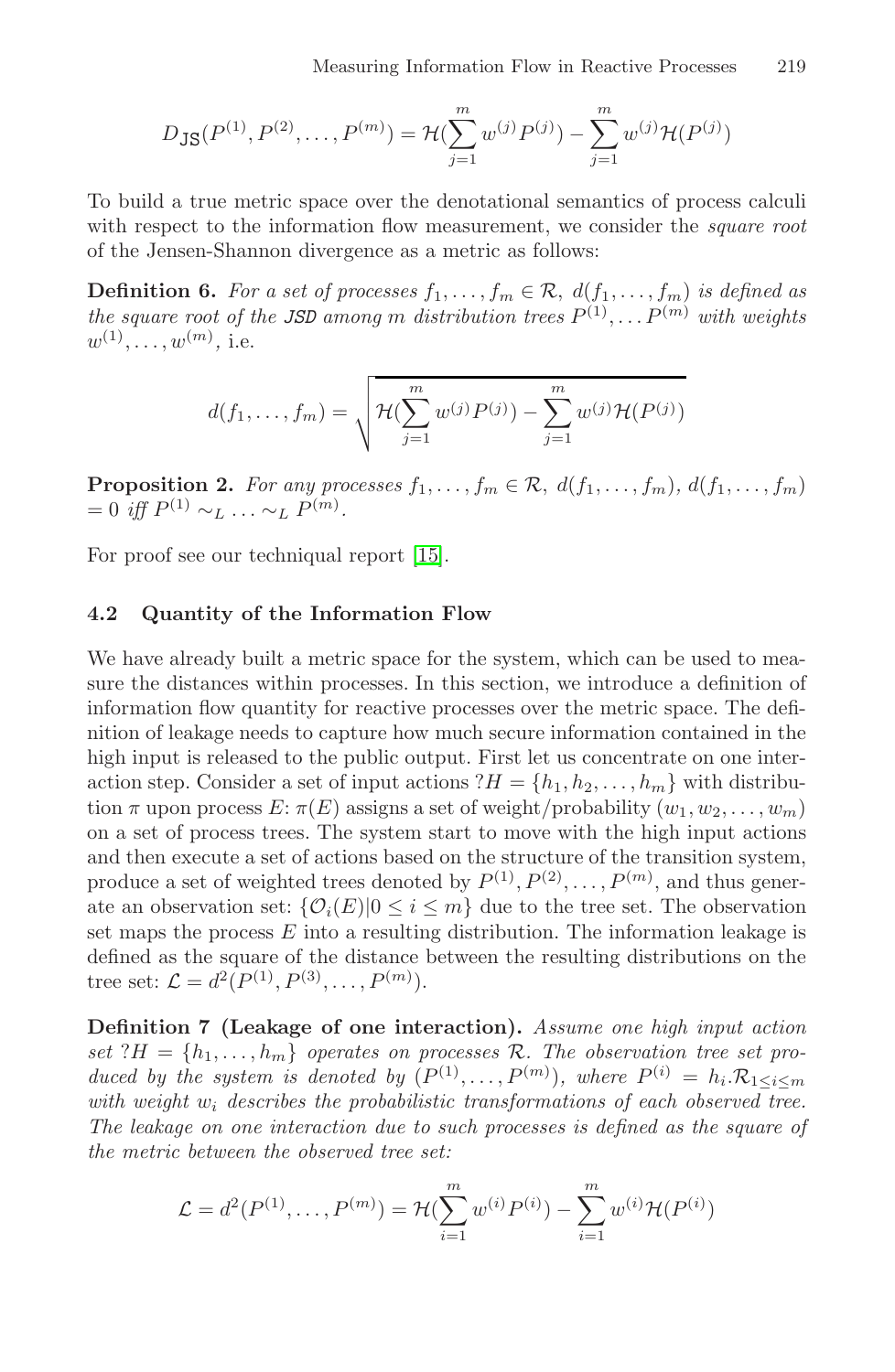

**Fig. 2.** Example of the leakage computation

*Example 2.* Assume a high input action set  $H = \{h_i \rightarrow w_i | 1 \leq i \leq 4\}$  as:  $h_i \rightarrow 0.2, h_2 \rightarrow 0.4, h_3 \rightarrow 0.1, h_4 \rightarrow 0.3$ . By accepting the set of input actions as the initial move, the system produces a set of process trees as follows:

$$
\mathcal{O}(P^{(1)}) = 0.4 \cdot a.c.\bot + 0.6 \cdot b.d.\bot
$$
  

$$
\mathcal{O}(P^{(2)}) = 0.5 \cdot a.c.\bot + 0.25 \cdot b.d.\bot + 0.25 \cdot b.c.\bot
$$
  

$$
\mathcal{O}(P^{(3)}) = 1 \cdot a.c.\bot
$$
  

$$
\mathcal{O}(P^{(4)}) = 0.3 \cdot a.c.\bot + 0.7 \cdot b.d.\bot
$$

We know that the weight of the process trees are:  $w^{(1)} = 0.2, w^{(2)} = 0.4$ ,  $w^{(3)} = 0.1, w^{(4)} = 0.3$ . According to our definition of information flow quantity over processes, we have:

$$
\mathcal{L} = d^2(P^{(1)}, P^{(2)}, P^{(3)}, P^{(4)}) = \mathcal{H}(\sum_{i=1}^4 w^{(i)} P^{(i)}) - \sum_{i=1}^4 w^{(i)} \mathcal{H}(P^{(i)}) = 0.31
$$

Clearly, zero leakage implies the intuition that for different high inputs, the observer can not tell the difference between them by observing the process trees, and therefore it satisfies non-interference. Bigger leakage implies the observer can tell more difference of the process trees due to the high inputs, and thus more secure information is leaked to the public.

#### **4.3 Measuring Information Flow Over Interaction Steps**

One interaction step in the reactive labelled transition systems produces a pair set:  $\Sigma \times \mu(\mathcal{R})$ . Assume the initial high inputs ?H<sub>0</sub> start the first interaction step as:  $\hat{H}_0 = \{ (w_{01}.h_{01}), \ldots, (w_{0m_0}, h_{0m_0}) \}$ , where  $\sum_{i=1}^{m_0} w_{0i} = 1$ . Due to such initial high inputs set, the system produces a set of probabilistic sub-trees. Each computation step of each sub-tree is described as a pair set  $\Sigma \times \mu(E_0)$ , where  $E_0$  denotes the set of the states taking  $H_0$  as the initial move. During the execution of the program, we may have a sequence of high inputs sets as:  $\{?H_0, ?H_1, \ldots, ?H_k\}$ , where  $?H_0 = \{(w_{01,h_{01}}), \ldots, (w_{0m_0}, h_{0m_0})\}, \ldots$  $?H_k = \{(w_{k1}, h_{k1}), \ldots, w_{km_k}, h_{km_k}\}\.$  For each interaction, we have obtained the metric space  $(\xi[i], d_i)$ , where  $\xi[i]$  denotes the set of probabilistic computation sub-trees due to  $H_i$ ,  $d_i$  denotes the distance between the computational sub-trees, and  $0 \leq i \leq k$ . We therefore consider the collection of the metric spaces:  $\{(\xi[i], d_i)|0 \leq i \leq k\}$ . Each interaction tree may be incorporated with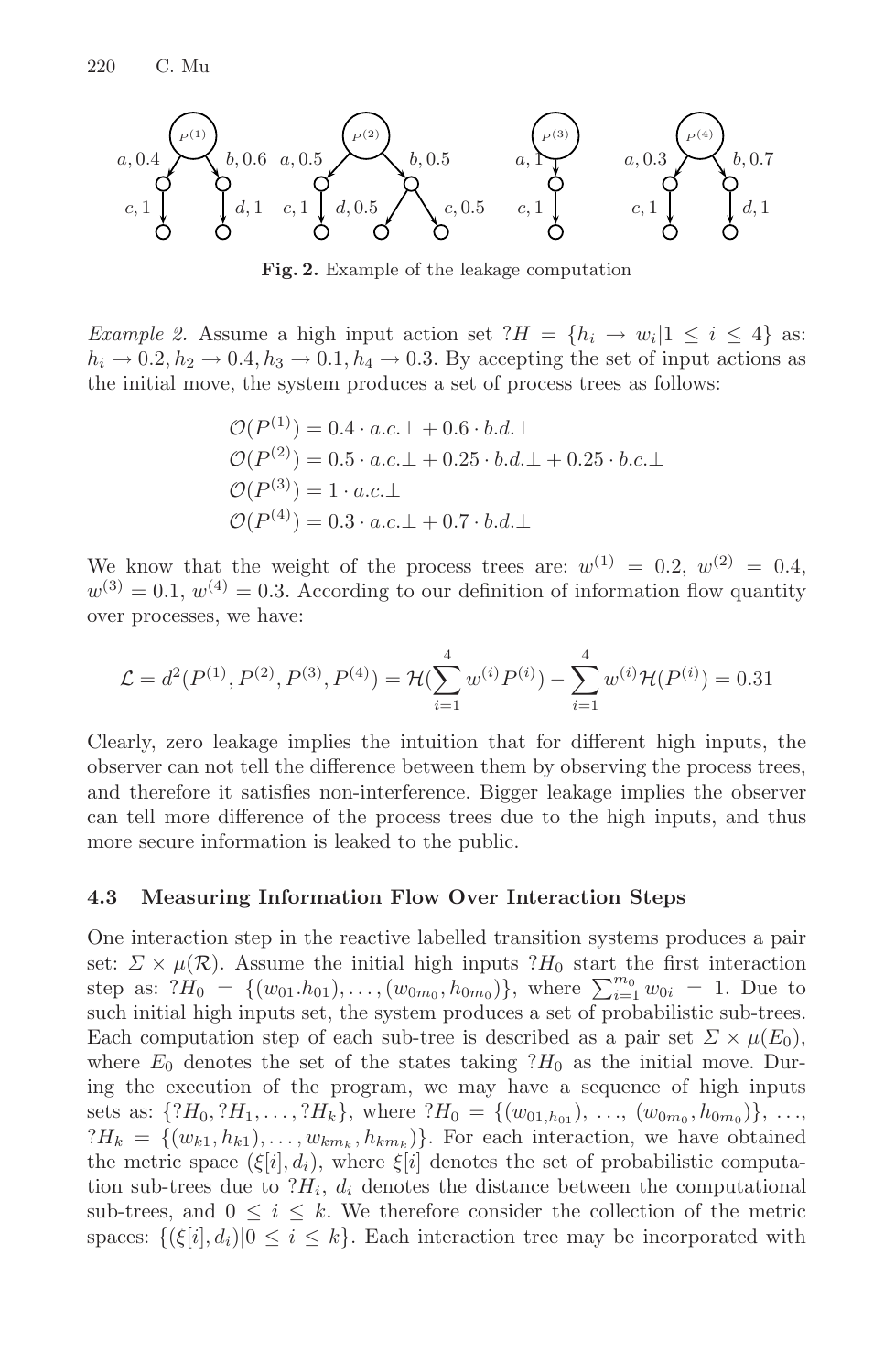a probability of this interaction happens and behaves as an active process. The probability of the process taking  $H_i$  can be considered as the product of the probabilities from the root to the current state which is going to take  $H_i$  as the next move, denoted as  $q_i$ , where  $0 \leq i \leq k$ . Such collection describes the history of the sequence of interaction trees with their probabilities. We then define the maximum information flow leakage due the sequence of high inputs sets as the square of the probabilistic sum of the distance between the sub-trees of each interaction step, *i.e.*,  $\mathcal{L} \leq (\sum_{i=1}^{k} (q_i \cdot d_i))^2$ .

*Example 3.* Consider we have a sequence of high inputs set with two elements: the initial one is  $H_0 = {\frac{1}{3}h_{01}, \frac{2}{3}h_{02}}$  which is input at the beginning of the program, another one is  $\tilde{H}_1 = \{\frac{1}{2}h_{11}, \frac{1}{2}h_{12}\}\$  which is input into the process during the execution of the program. Assume actions  $a, b, c$  are visible. Consider the total distribution tree obtained due to the program is as follows:



**Fig. 3.** Example of interactions

$$
\begin{aligned} \mathcal{O}(\xi[0])&=\{\frac{1}{3}h_{01}\cdot[\frac{1}{2}a.\bot+\frac{1}{2}b.\bot],\ \frac{2}{3}h_{02}\cdot[\frac{1}{3}a.\bot+\frac{2}{3}c.\bot] \\ \mathcal{O}(\xi[1])&=\frac{1}{6}\cdot\{\frac{1}{2}h_{11}\cdot[\frac{2}{3}a.\bot+\frac{1}{3}b.\bot],\ \frac{1}{2}h_{12}\cdot[c.\bot]\} \end{aligned}
$$

where  $\xi[0]$  denotes the truncation of the tree of the process after taking the initial high inputs set but before the second high inputs getting in,  $\xi[1]$  denotes the truncation of the tree after taking the second high inputs set with its probability  $\frac{1}{6}$  due to current state. Let  $d_0$  denote the distance within  $\xi[0]$ , and  $d_1$  denote the distance within  $\xi[1]$ , the maximum information flow quantity from the sequence distance within  $\xi[1]$ , the maximum information now quantity from the sequence<br>of high inputs set  $H_0$ ,  $H_1$  to the outside is computed by:  $d_0 = \sqrt{0.459} = 0.677$ ,  $d_1 = 1, \mathcal{L} \leq (d_0 + \frac{1}{6} \cdot d_1)^2 = 0.712.$ 

**Definition 8 (Leakage upper bound over multi-interaction steps).** *Assume we have a sequence of high inputs sets, which are fed into the program at the beginning of and during the execution of the program:*  ${?H_0, ?H_1, \ldots, ?H_k}$ ,  $?H_0 = \{(w_{01}.h_{01}),\ldots,(w_{0m_0}.h_{0m_0})\},\ldots, ?H_k = \{(w_{k1}.h_{k1}),\ldots,(w_{km_k},h_{km_k})\},\}$ *assume the probabilities of taking*  $?H_0, \ldots, ?H_k$  *and behaving as an active process are*  $q_0, q_1, \ldots, q_k$ *. The observation tree sets obtained are:*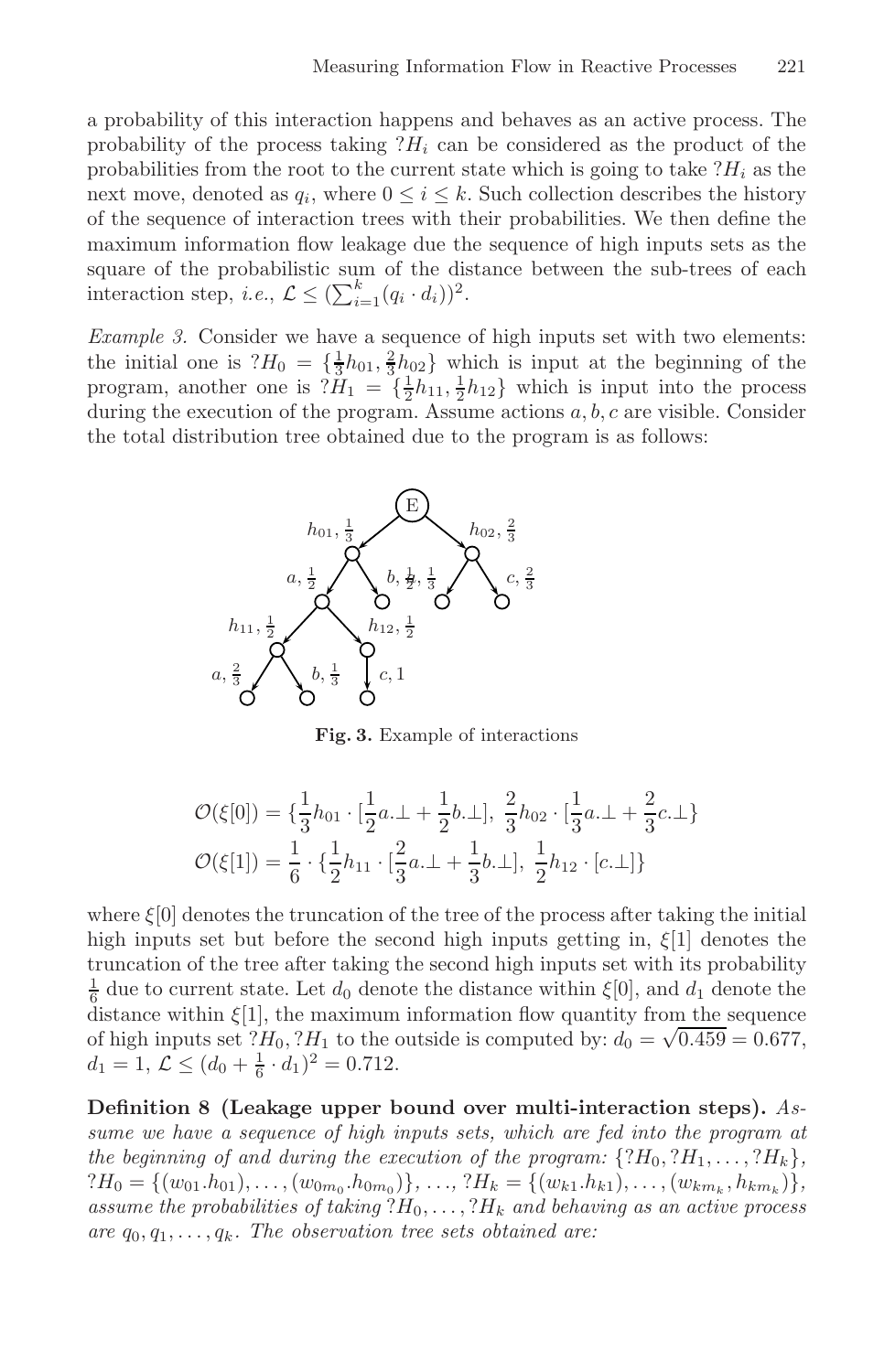$$
\left\{ \{P^{(01)}, \ldots, P^{(0m_0)}\}, \{P^{(11)}, \ldots, P^{(1m_1)}\}, \ldots \{P^{(k1)}, \ldots, P^{(km_k)}\}\right\}
$$

*We define the information leakage upper bound of this program from the sequence of high inp[uts](#page-14-11) sets to the public observer as:*

$$
\mathcal{L}_{\text{lub}} = \left(\sum_{i=0}^{k} q_i \cdot d(P^{(i1)}, \dots, P^{(im_i)})\right)^2
$$

#### **4.4 R[ela](#page-14-7)tionship with Information Theoretic Based Definition**

Inspired by the discussion in [16], in this section, we consider a connection between our leakage computation and mutual information to show some intuitions of our method. When only one interaction happens in our reactive probabilistic transition system, the process can be viewed as a batch program produced a set of public outputs in the way of distribution given a set of high inputs under any distribution, *i.e.* a distribution transformer over one interaction from the denotational point of view [10]. Let us concentrate on the case of one interaction step. We have discussed that the observation set provides a set of weighted resulting distributions. Let us denote the observation set due to the truncation of the viewed interaction step as a random variable  $\mathcal{O} = \{o_1, o_2, \ldots, o_k\}$ . Suppose that the sequence of O is divided into m subsequences:  $\mathcal{T}^{(1)}, \mathcal{T}^{(2)}, \ldots, \mathcal{T}^{(m)}$  with probability  $w^{(1)}, w^{(2)}, \ldots, w^{(m)}$  based on the distribution of the high input action set which starts this interaction. Let us consider a random vector  $(o, t)$  where random variables  $o \in \mathcal{O}$  and  $t \in \{T^{(1)}, T^{(2)}, \ldots, T^{(m)}\}$  are generated as follows:  $o$  denotes the observing element locates at  $t, t$  denotes the high subsequence that leads to the process tree containing observing point  $o$ . Let  $p_{ij}$  denotes the joint probability  $o = o_i$  and  $t = \mathcal{T}^{(j)}$  for  $i = 1, 2, ..., k$  and  $j = 1, 2, ..., m$ ,  $\sqrt{ }$  $p_{11} p_{12} \ldots p_{1m}$  $\setminus$ 

and it can be viewed as:  $\overline{\mathcal{L}}$  $p_{21} p_{22} \ldots p_{2m}$ ... ...  $p_{k1} p_{12} \ldots p_{km}$ ⎟⎟⎠ . Then we get that the random vari-

able *o* assuming the values  $o_1, o_2, \ldots, o_k$  with probability  $p_1, p_2, \ldots, p_k$ . We also get that the random variable t if assuming the values  $\mathcal{T}^{(1)}, \mathcal{T}^{(2)}, \ldots, \mathcal{T}^{(m)}$  with probability  $w^{(1)}, w^{(2)}, \ldots, w^{(m)}$  where the marginal probability  $p_i$  and  $w^{(j)}$  are given by  $p_i = \sum_{j=1}^m p_{ij}$ ,  $w^{(j)} = \sum_{i=1}^k p_{ij}$ , for  $i = 1, 2, ..., k$  and  $j = 1, 2, ..., m$ . Intuitively,  $p_i = \sum_{j=1}^m w^{(j)} p_i^{(j)}$  defines the probability of finding  $o_i$  in the whole tree sequence, *i.e.*  $p_i^{(j)} = \sum_{i=1}^k \frac{p_{ij}}{w^{(j)}}$  is the normalised probability of finding  $o_i$  in  $\mathcal{T}^{(j)}$ . Therefore  $P^{(j)} = \sum_{i=1}^{k} p_i^{(j)}$ . We consider the Jensen-Shannon distance of  $P^{(1)}$ ,  $P^{(2)}$ ,...,  $P^{(m)}$  due to the truncation of one interaction:

$$
D_{\text{JS}}(P^{(1)}, P^{(2)}, \dots, P^{(m)}) = \mathcal{H}(\sum_{j=1}^{m} w^{(j)} P^{(j)}) - \sum_{j=1}^{m} w^{(j)} \mathcal{H}(P^{(j)})
$$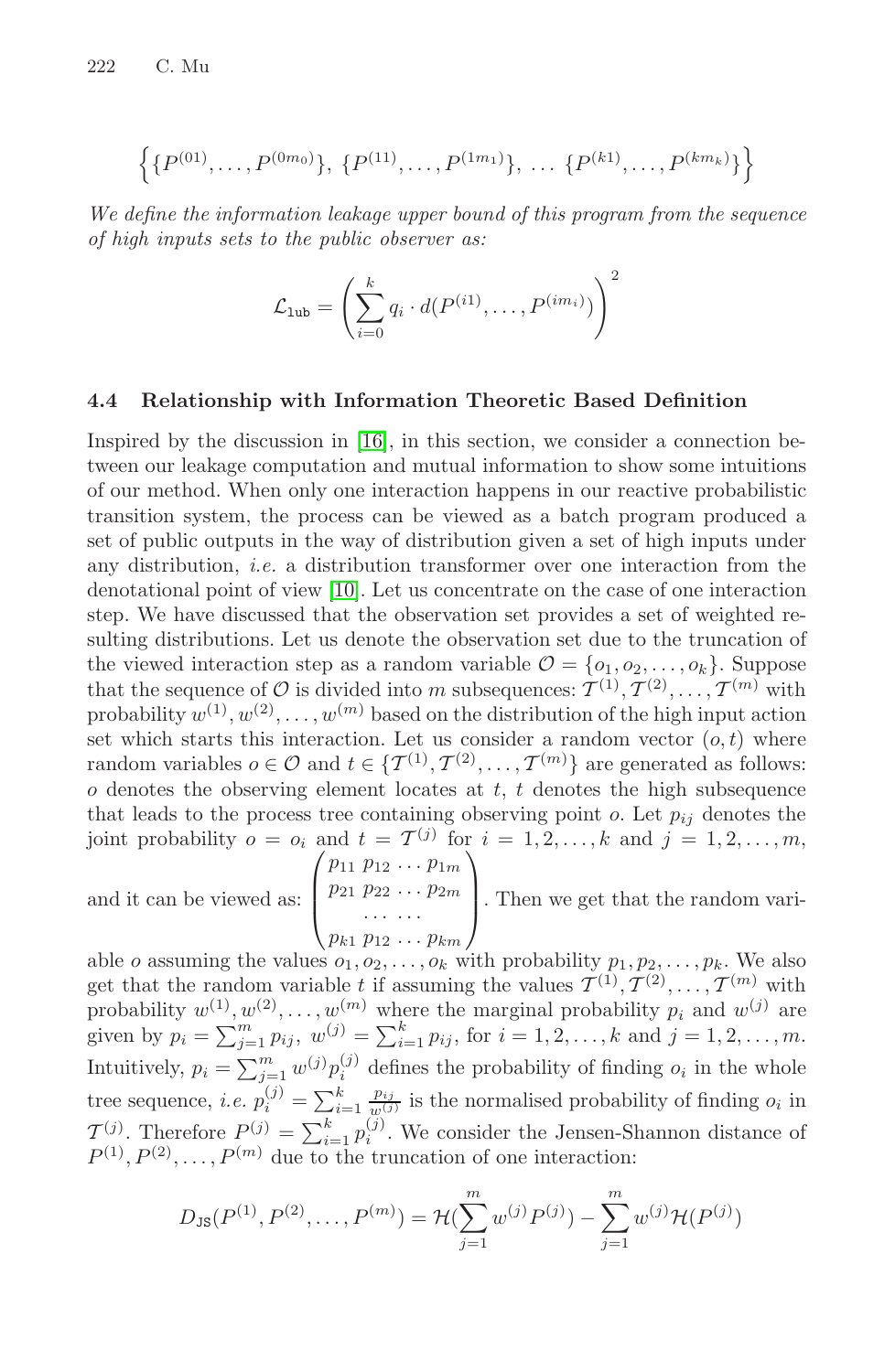$$
= \sum_{j=1}^{m} w^{(j)} \sum_{i=1}^{k} p_i^{(j)} \log_2 p_i^{(j)} - \sum_{i=1}^{k} \sum_{j=1}^{m} p_i) \log_2(\sum_{j=1}^{m} p_i)
$$

Intuitively,  $P^{(j)} = \sum_{i=1}^{k} p_i^{(j)}$  is the probability of finding o in all subsequence of t. If  $P^{(1)} \sim_L P^{(2)} \sim_L \ldots \sim_L P^{(m)}$  then it [is e](#page-14-11)asy to understand that the identity of  $o$  does not tell us anything about the identity of high subsequence  $t$ from which observing point  $o$  is observed, as the probability distribution of  $o$  is identical in all subsequence t, *i.e.* by observing visible actions, we can not get any knowledge about high-level input.

Next, let us [con](#page-14-13)sider the mutual information in  $o$  about sequence  $t$  due to high input, which quantifies the amount of information we obtained from learning the identity of the observing element  $o$  about the identity of that subsequence  $t$  from which element  $\sigma$  was observed. It can be mathematically proven [16] that the mutual information in  $o$  about  $t$  is identical to the mutual information in  $t$  about o, and hence we can state that the Jensen-Shannon divergence  $D_{\text{JS}}$  quantifies the amount of information we obtain from learning the identity of the chosen element o about the identity of the subsequence t. The mutual information  $\mathcal I$  in  $o$  about  $t$  is defined by Shannon [18]:

<span id="page-12-0"></span>
$$
\mathcal{I} = \sum_{i=1}^{k} \sum_{j=1}^{m} p_{ij} \log_2 \frac{p_{ij}}{w^{(j)} p_i} = \sum_{i=1}^{k} \sum_{j=1}^{m} w^{(j)} p_i^{(j)} \log_2 \frac{p_i^{(j)}}{p_i}
$$

$$
= \sum_{j=1}^{m} w^{(j)} \sum_{i=1}^{k} p_i^{(j)} \log_2 p_i^{(j)} - \sum_{i=1}^{k} p_i \log_2 p_i = D_{\text{JS}}(P^{(1)}, P^{(2)}, \dots, P^{(m)})
$$

Therefore,  $D_{\text{JS}}(P^{(1)}, P^{(2)}, \ldots, P^{(m)})$  over one interaction is equal to the mutual information of  $o$  about  $t$ , and we obtain Proposition 3.

**Proposition 3.** *Each interaction truncation of the process can be viewed as a batch program which is given a distribution based high inputs and produces distribution based low observations. For this case, our definition is equivalent to the mutual information between high inputs and low observations.*

*Example 4.* Let us consider an example with one interaction to see the intuitions. Assume we have two possible high input actions with weights  $w^{(1)} =$ 0.4,  $w^{(2)} = 0.6$  as the initial move of the process. The system thus produces trees  $t \in \{T^{(1)}, T^{(2)}\}$  due to such inputs. Assume that the observation over the first tree  $T^{(1)}$  with weight  $w^{(1)} = 0.4$  is as

$$
\mathcal{O}(P^{(1)}) = 0.2a.b.\bot + 0.3b.\bot + 0.5a.b.c.\bot, \quad i.e. \quad p_1^{(1)} \quad p_2^{(1)} \quad p_3^{(1)} \quad p_4^{(1)} \quad p_4^{(1)}
$$

and the observation over the second tree  $\mathcal{T}^{(2)}$  with weight  $w^{(2)} = 0.6$  is as

$$
\mathcal{O}(P^{(2)})=0.3a.b.\bot+0.4b.\bot+0.2a.b.c.\bot+0.1d.\bot,\quad i.e.\quad \begin{matrix}p^{(2)}_1&p^{(2)}_2&p^{(2)}_3&p^{(2)}_4\\0.3&0.4&0.2&0.1\end{matrix}
$$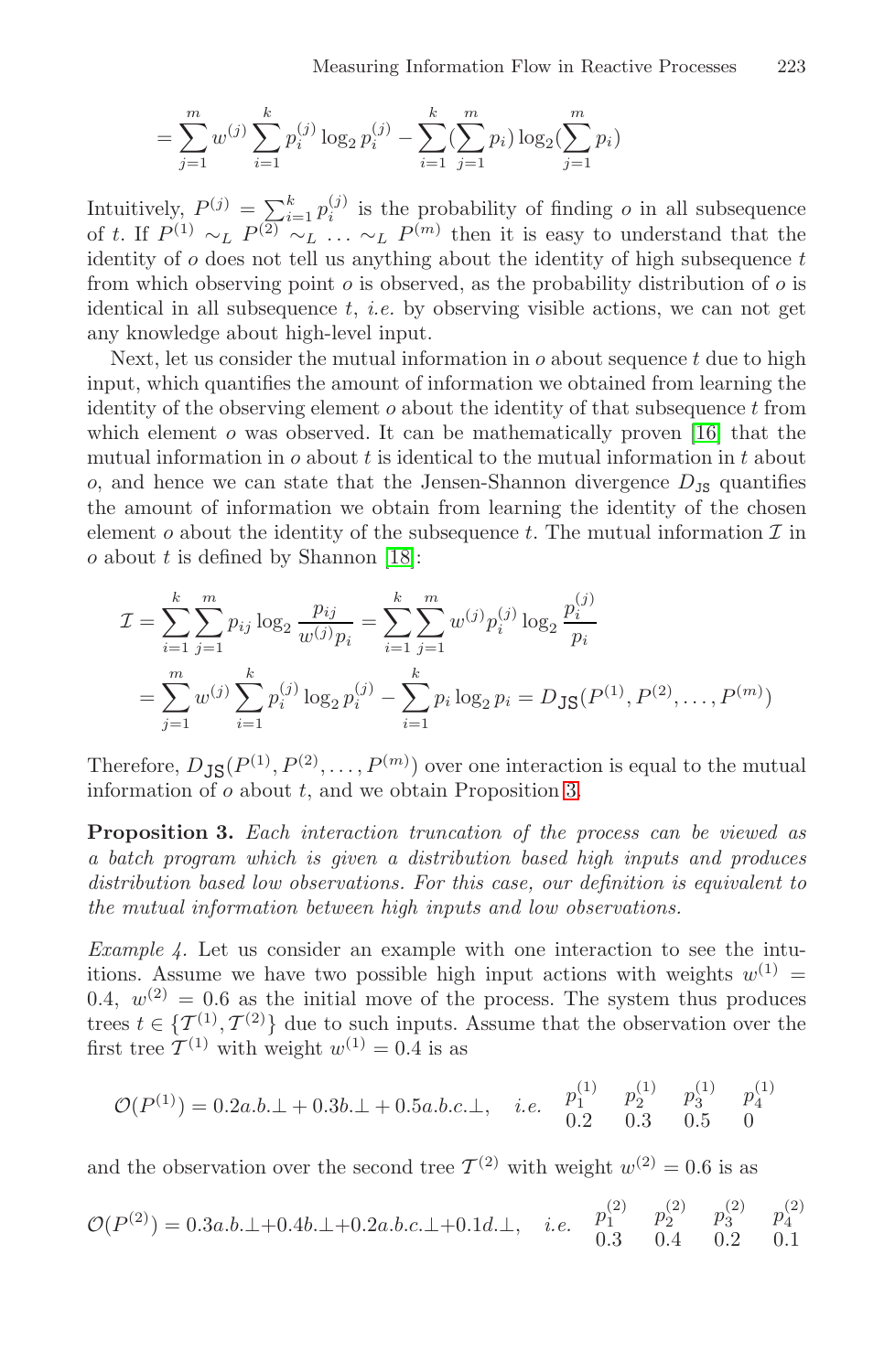Therefore, the leakage according to our definition can be computed by:

$$
D_{\text{JS}}(P^{(1)}, P^{(2)}) = \mathcal{H}(\sum_{j=1}^{2} w^{(j)} P^{(j)}) - \sum_{j=1}^{2} w^{(j)} \mathcal{H}(P^{(j)}) = 0.1034
$$

On the other ha[nd,](#page-12-0) since the joint probability  $p_{ij}$  of  $(o, t)$  obtained by the distribution trees can be considered as:  $\begin{pmatrix} 0.08 & 0.12 & 0.20 & 0 \\ 0.18 & 0.24 & 0.12 & 0.06 \end{pmatrix}$  $\begin{pmatrix} 0 \\ 0.06 \end{pmatrix}$ , we then can compute the public output  $p_i$  as (0.26 0.36 0.32 0.06). Therefore, mutual information in  $o$  about  $t$ , *i.e.* the mutual information between public output view  $Y = \{p_1, p_2, p_3, p_4\}$  and high input with weight  $X = \{w^{(1)}, w^{(2)}\}$  is computed by:  $\mathcal{I}(X;Y) = \sum_{i=1}^{4}$  $_{i=1}^{4} \sum_{j=1}^{2} p_{ij} \log_2 \frac{p_{ij}}{w^{(j)} p_i} = 0.1034.$ 

The example illustrates Proposition 3, and thus shows the intuition of the connection [bet](#page-14-8)ween our method of leakage analysis of interactive processes and the information theoretic based definition for batch programs discussed above.

## **5 Conclusions**

We have introduced a method to measure the information flow within reactive system. The probabilistic system we considered is based on probabilistic labelled transition systems. We apply the framework of Kwiatkowska and Norman's metric probabilistic semantics [12], [an](#page-14-4)d investigate the quantified security properties over this semantics. We define a metric over the semantics and develop a method to compute the information flow quantity over interaction steps in reactive processes. It is shown that there is a connection between our leakage definition and the framework of information theory and non-interference. We have come out with a novel way of binding the leakage from reactive program system which has RPLTS semantics. This is a big step forward. The outcome is that we get estimating an upper bound on the leakage on reactive processes. However, our observer is very strong. Similar to Boreale's work [9], the observers can observe all the possible actions of the system. Another weakness of our approach is that the leakage is a function of the semantics, in general, it is not executable. A suitable approximation is required. For future work, we plan to look a way to weaken the observers, *e.g.* the observers only can observe low output or some other restrictions. We also want to investigate developing algorithm which is able to compute approximation on the leakage upper bound.

<span id="page-13-0"></span>**Acknowledgments.** I am grateful to David Clark for helpful comments on this work. This work is funded by the EPSRC grant EP/C009967/1 Quantitative Information Flow and Royal Society Project Information Flow in Process Algebras. Also thanks to CREST centre at King's College London for their support.

## **References**

1. Goguen, J., Meseguer, J.: Security policies and security models. In: IEEE Symposium on Security and privacy, pp. 11–20. IEEE Computer Society Press, Los Alamitos (1982)